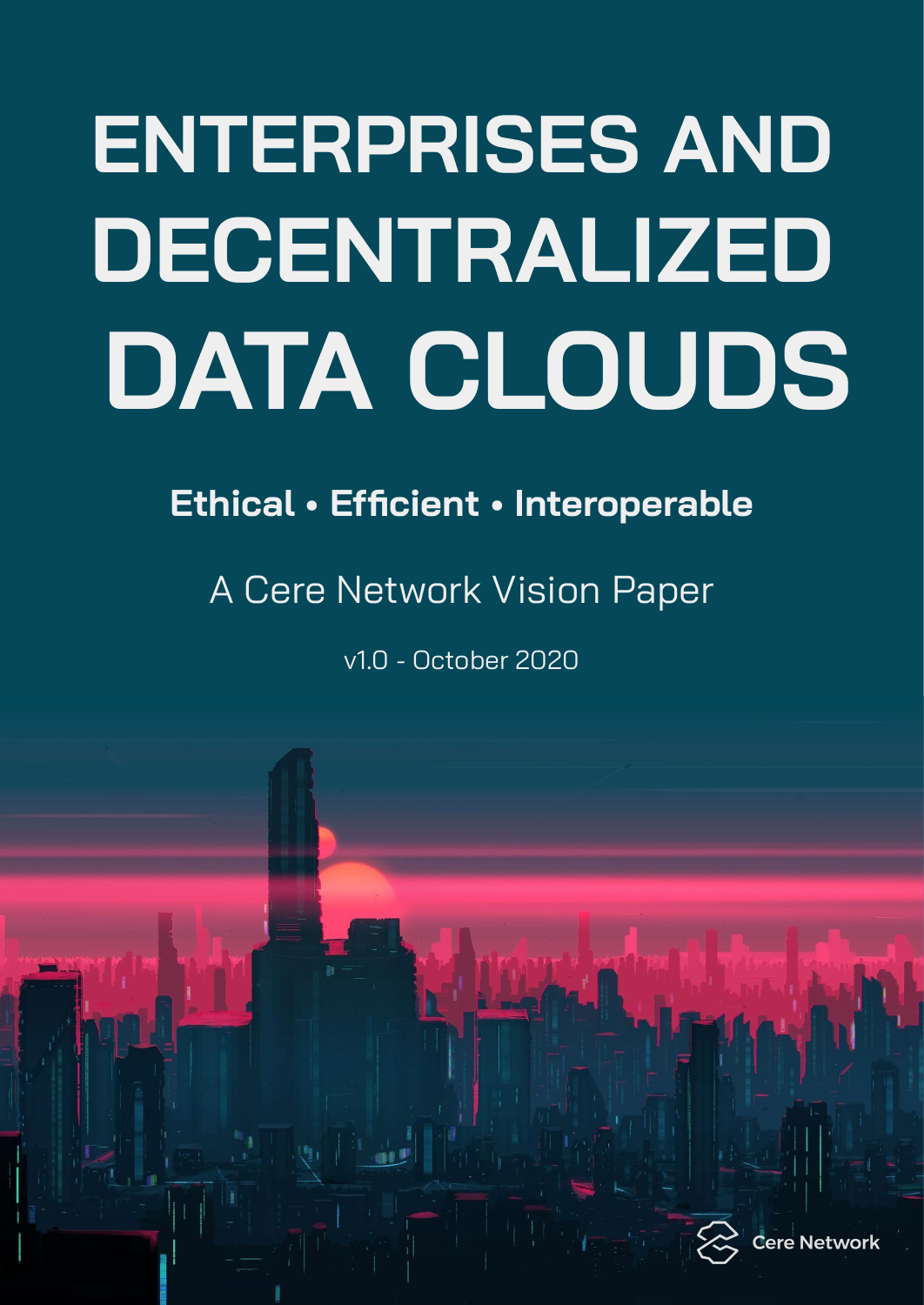

### **Preface**

While Big Tech is fighting nail and tooth to preserve a monopoly over the rules of the game in customer data management and monetization, a new age of decentralized, peer-to-peer, and ethical customer data ecosystems is breaking out on the horizon.

"Big Tech", the modern giant technology companies led by The Big Five - (Amazon, Apple, Alphabet (Google), Microsoft, and Facebook) - have entrenched themselves as the middlemen for access to and exchange of third-party customer data. These five companies alone have hauled in a staggering [USD 900 billion of revenue in 2019](https://www.visualcapitalist.com/how-big-tech-makes-their-billions-2020/). If we add to this the revenue of other big companies competing in this space, such as Salesforce, Oracle, SAP, Adobe, and others, we are easily looking at a total well over USD 1 trillion, or the annual GDP of countries such as [Indonesia, Mexico, or Spain.](https://www.worldometers.info/gdp/gdp-by-country/)

The Big Five maintain their dominant position of data brokers by collecting data across all of their services from consumers and businesses alike. Then they use the hoarded data to sell access to consumers back to the businesses. Application owners and developers are locked into their walled gardens and are tethered to poor interoperability and high dependence. Big Tech exposes their customers to risk related to privacy, compliance, and security. Consequently, businesses are facing an ever increasing cost of customer acquisition.

Businesses and developers are frustrated and infuriated by this reality. They are tired of being forced into costly integrations and suboptimal experience with data oligopolies that are tied to vested interests. The Decentralized Web can't come soon enough for them. The barriers to decouple from this arrangement, however, are too high, and the majority of the app owners and developers who have to play by the rules (and fees) of these walled gardens are struggling.

#### **Now, what if two or more business partners could share data securely without the need for a centralized big tech platform to broker the exchange?**

These businesses could suddenly enrich customer experience and broaden product offerings, while better preserving user privacy *and* at the same time break free from the walled gardens of big tech data silos. It's inevitable that this is where we're heading.

#### **Welcome to Cere Network, the decentralized Snowflake.**

The way customer data is collected, processed, and used is about to change.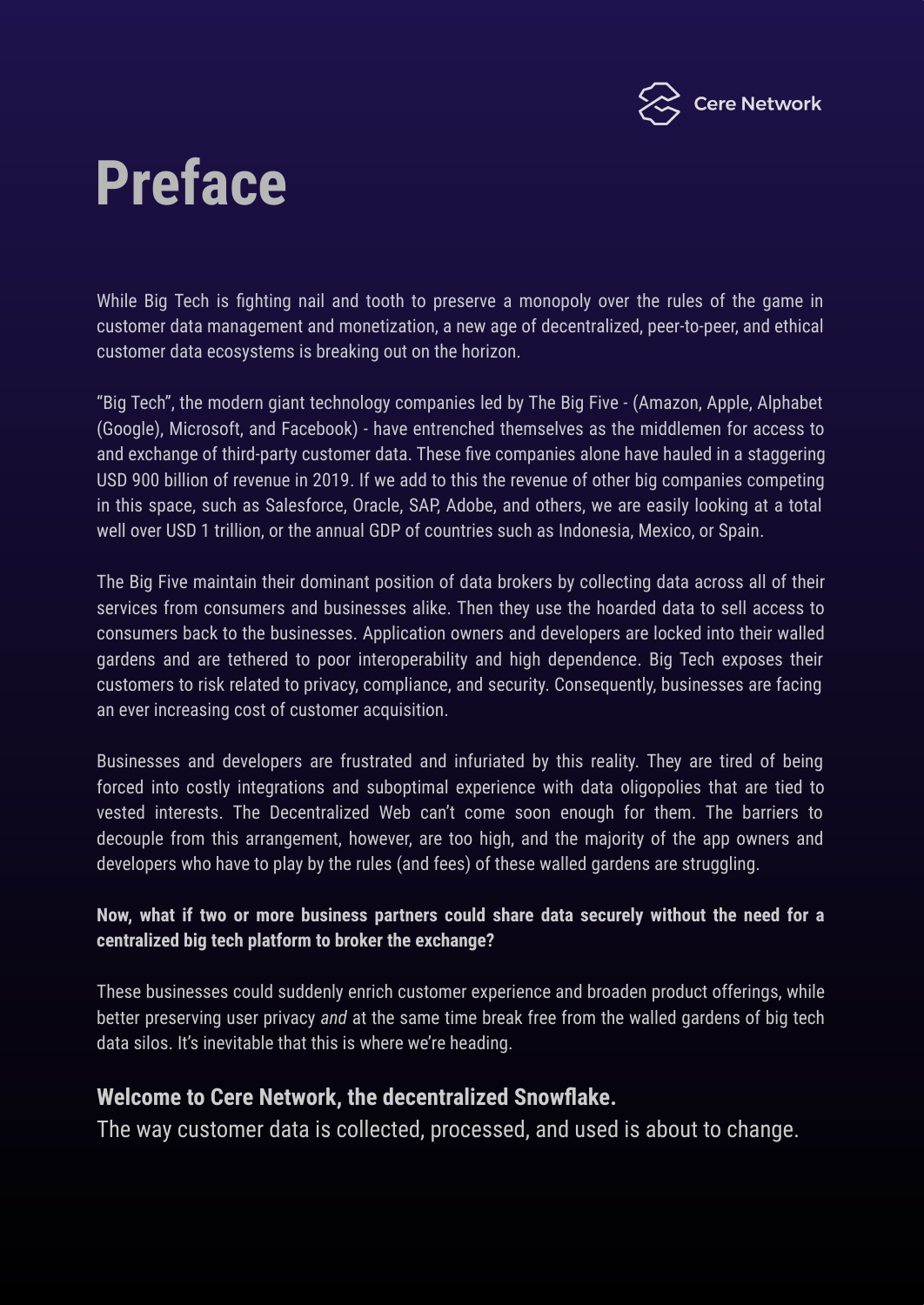

### **TABLE OF CONTENT**

| 1- CERE INTRODUCTION                   |                |
|----------------------------------------|----------------|
| 2 - THE FUTURE OF CUSTOMER DATA        | 4              |
| 3 - BUILD YOUR OWN DATA CLOUD          | $\overline{5}$ |
| 4 - LEVELING THE PLAYING FIELD         |                |
| 5 - OUR PAD TO MASS ADOPTION AND SCALE | 8              |
| <b>6 - BEST OF BOTH WORLDS</b>         |                |

#### **Cere Network in 30 seconds:**

Cere Network is the first Decentralized Data Cloud platform optimized for service data integration and data collaboration. While most blockchains are simply distributed ledgers, the Cere network of blockchains allows for turnkey hyper-customization of enterprise data ecosystems. Cere aims to be more ethical, more efficient and more interoperable then any of its centralized counterparts.

**Cere follows the current trend of first party data management set in motion by the likes of Snowflake, optimizing and enhancing this narrative through data-interoperability, network scalability and unique new business opportunities.** 

Cere Network is founded by Silicon Valley veterans with 20 years of experience from Amazon, Twitch, and Bebo.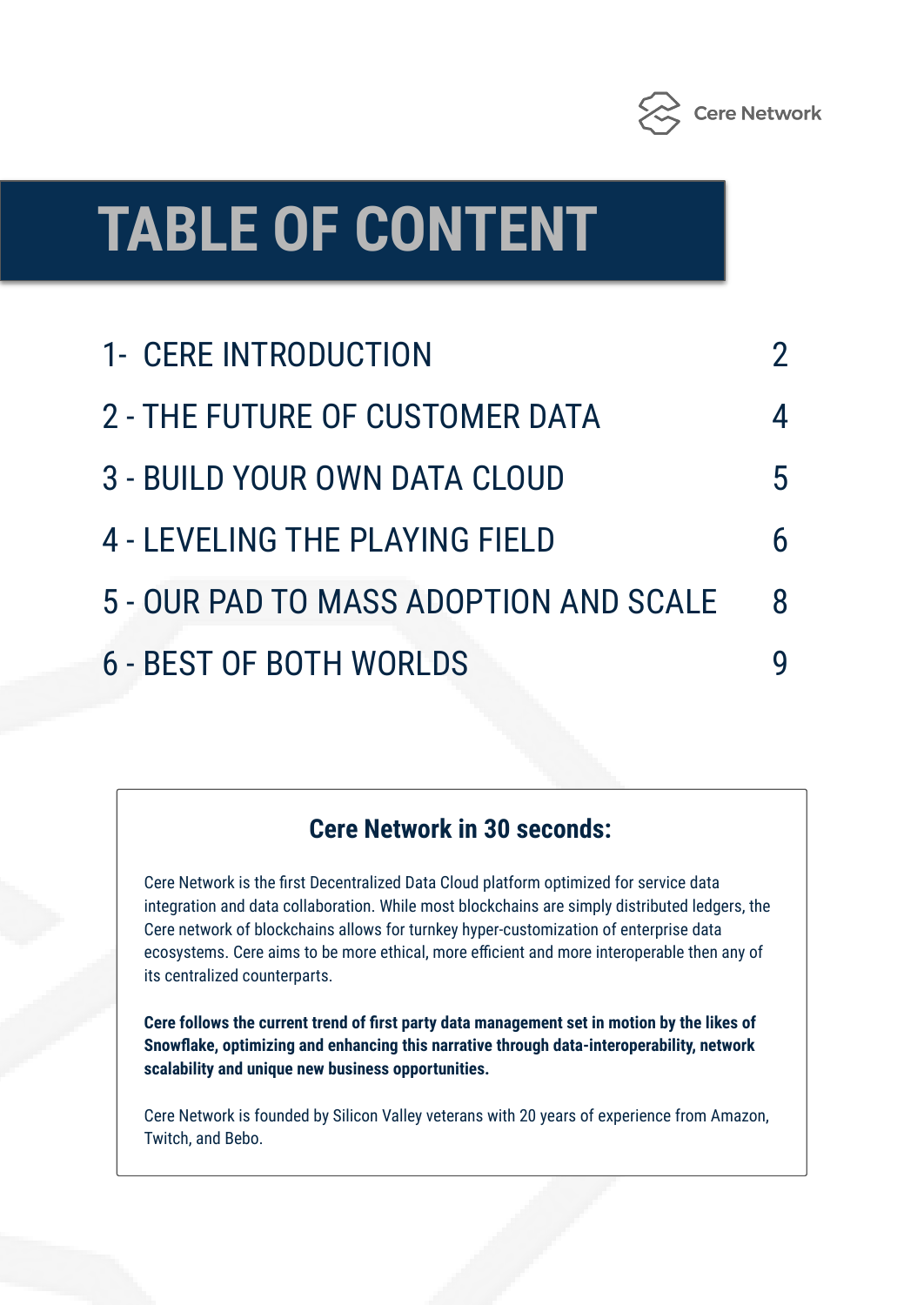

### **CERE INTRODUCTION**

did you know?

**Cere Network is already onboarding the first enterprise clients to the platform!**

#### Cere is the solution that relieves businesses of the growing, aching pain in customer data management.

Cere is an ethical environment that will help any business develop their own decentralized customer data cloud on top of a blockchain-powered decentralized data network, built from the ground up around privacy, security, interoperability, and an open source philosophy. Blockchain and distributed ledger technology (DLT) are the key components of Cere's differentiation and unique value proposition, because they provide the technical foundations for **Cere's Decentralized Data Storage (DDS)** and peer-to-peer data collaboration environment.

#### Cere lifts the veil off the black box of customer data management and makes it transparent to the end user.

The Cere decentralized Data Cloud is built on the foundations of an open source collaborative data platform, Cere's Decentralized Data Network (DDN), that can be trusted to allow all apps to share user data in a mutually beneficial way while retaining data ownership. Application owners, technology vendors, developers, validators, and consumers all take part in the Cere Decentralized Data Cloud, into which businesses can seamlessly and securely onboard their customer data. All of these participants will consequently benefit from solutions that are built into this open and connected environment. Cere's Decentralized Data Cloud guarantees the security, anonymity, and integrity of customer data shared between two or more parties. Consumers no longer need to wonder what centralized big tech platforms with vested interests are doing with their personal information and behavioral data.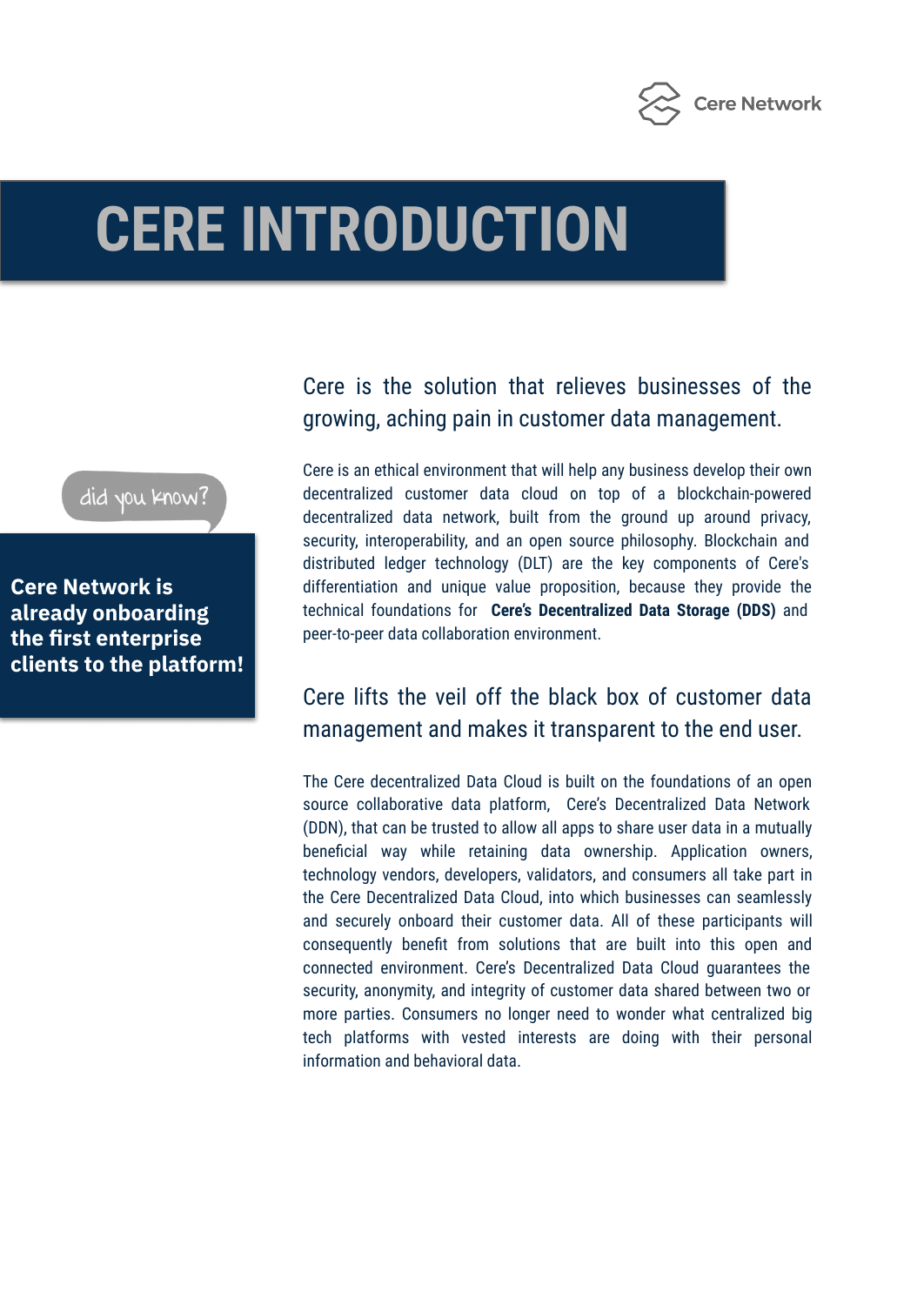

This solves an acute need for businesses today, who are paying huge fees in efforts to keep their data compliant, while consumers finally get what they have demanded for quite some time  $-$  to have enough visibility and control over their data.

Cere has created a highly interoperable service layer on top of this Decentralized Data Cloud, which will be opened up to all vendors and developers and released as **Cere's Data Science Marketplace (DSM).** Businesses can lease their data to other businesses, vendors and data experts, or obtain insights, business intelligence services, and data products through the DSM, with full control over how, when, and for what purpose their data will be used. Data vendors and developers will use the marketplace to provide plug-in data products, services, and solutions to businesses in the Cere decentralized data cloud, who will in turn be able create better user experiences and provide more value to their customers.

A leading premise of Cere's solutions is that businesses do not have to plunge into large upfront investment and risk of re-building their applications from scratch, in order to plug into and take advantage of blockchain technology and a Decentralized Data Cloud.

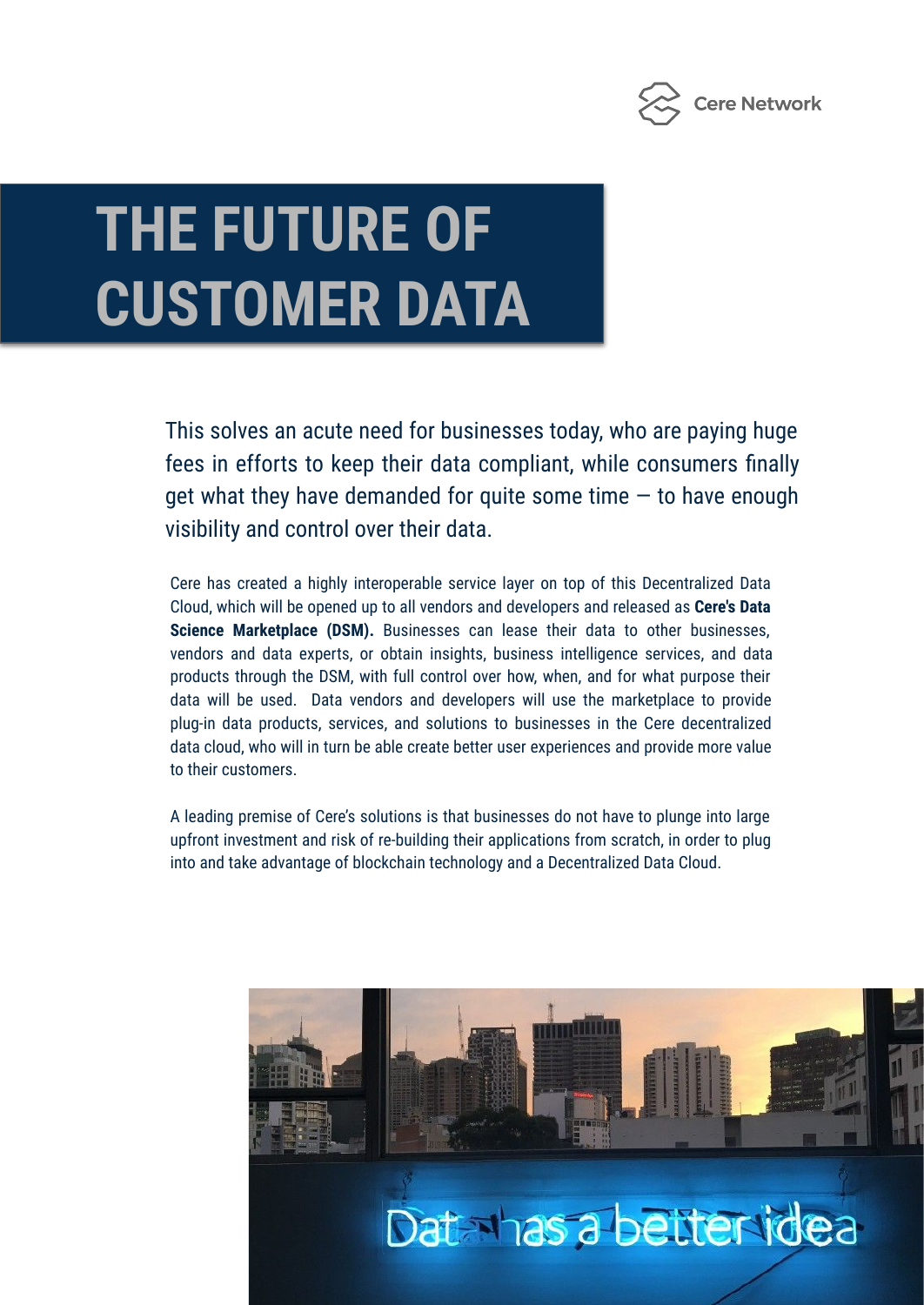

Cere Network believes that the path to the first 100 million blockchain users is through fast-tracked enterprise adoption, working with businesses who already have millions of loyal users.

Cere will, therefore, be at the forefront of blockchain adoption by providing fully integrated growth tech solutions, similar to the SaaS platforms that businesses are already using. When deployed, these solutions will bring immediate efficiency improvements and cost savings to core business units, while vastly improving consumer data privacy and security, and leveling the economic playing field by cutting out big tech data middlemen.

The world of customer data management is changing and the future lies in decentralized frameworks of data pools, exchange services, and application environments. Today's business landscape is becoming increasingly interconnected. Companies are connecting to and sharing data with an increasing number of stakeholders - customers, partners, vendors, subcontractors.

Existing data management solutions are no longer fit to meet these demands. Most of the top CRM and CDP platforms are monolithic solutions, architected many years ago.They struggle to meet the rapidly evolving needs of today's businesses. Modern companies require a high degree of flexibility, interoperability, speed, and customization.

These silos today hold up to 80% of corporate data. Companies waste resources in moving, aggregating, cleansing, verifying, and sharing data with other business entities and stakeholders. These walled gardens are fragmented and incomplete. They are slow, and costly to access. They are also prone to integrity decay. The consequence is considerable transactional friction leading to high barriers for efficient business interaction, compliance issues, as well as expensive migrations.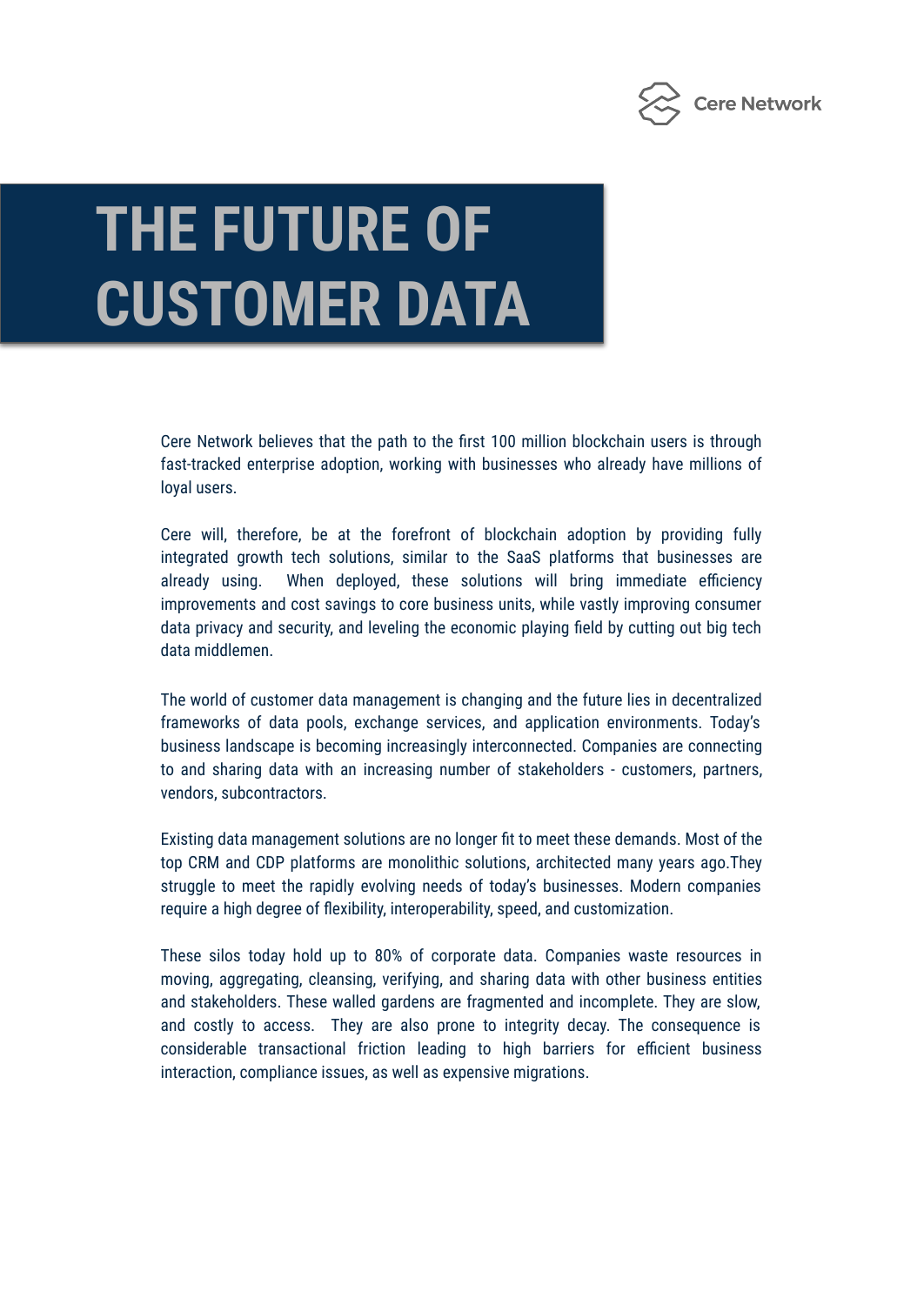

All of this confronts businesses with the perennial question of how they can develop cost-effective and efficient 1st-party data solutions that will allow them full control over their data, coupled with tools to collect and process data to extract applicable insights about their customers' needs and behaviors, while keeping in line with privacy, security, and data compliance standards.

Stakeholders in this ecosystem want to finally unshackle from the dependencies that force them to hand over their data to the likes of Google, Facebook, SAP or Salesforce and pay big money to the likes of Accenture to implement CRM and data management solutions that still don't get the job done. These complex and expensive implementations fail to provide an optimal level of usability and agility. Unencumbered access to data is essential to serving customers and markets. It is required for making decisions that maximize ROI and optimally drive growth.

#### **So, why not own the data and make the best use of it too?**

The new Decentralized Data Clouds powered by Cere will provide businesses, developers, and data providers with a level playing field to build better experiences for their customers and target their audiences, leveraging real-time data through peer-to-peer collaboration with partners - businesses, data services vendors, developers, and data scientists - within the Cere Decentralized Data Cloud.

Businesses want an easy way to securely share customer data between multiple applications and partners, the ability to track each unique customer journey in an omnichannel view, and share that data with on-demand business intelligence experts, data scientists, and data service vendors, to help better understand the users.

Developers, on the other hand, want to build on top of an open-sourced, decentralized data cloud , with solutions that are not tied to walled-garden data silos such as Salesforce, Microsoft or SAP. Application users want to control what kind of personal information, behavioral patterns, and transactional data they are willing to let applications collect and track in exchange for utility.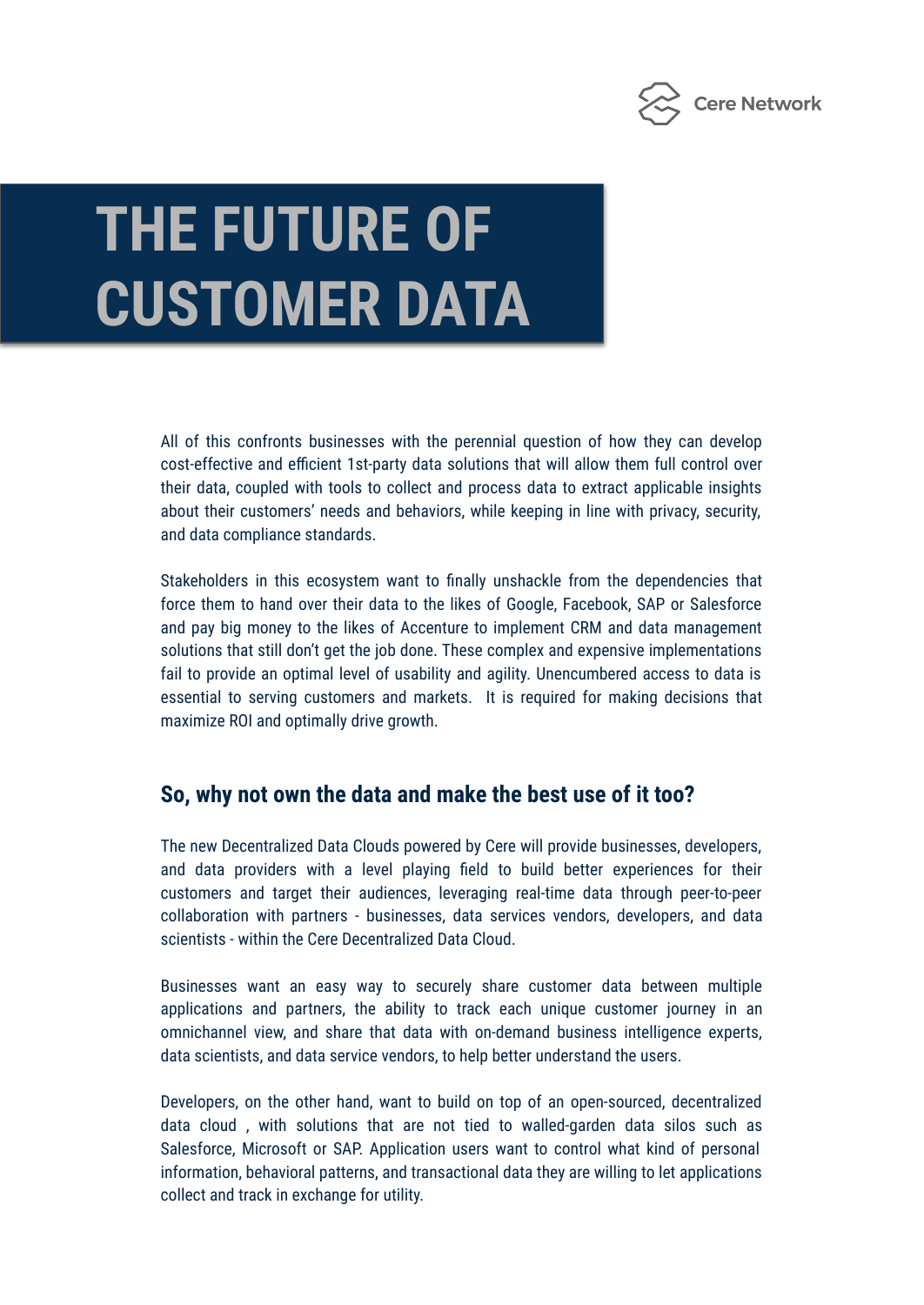

On top of this, as we are well into the privacy era, data leaks, hacks, and intransparent handling of user data is at the forefront of concern among users, businesses, and regulators alike. Therefore, the next generation customer data solutions will need to offer an unprecedented level of individual data security, privacy, and agility to comply with GDPR / CCPA regulations.

Most businesses are currently struggling to satisfy these requirements in full, without disrupting the accuracy and predictive value of the data they collect.To conclude, stakeholders in the current data silos are struggling to embrace digital transformation, lacking data solutions that are privacy and security compliant, stored, owned in the cloud, and interoperable across a wide array of applications and technological frameworks.As a result, today's world of customer relationship and data management is in need of a conceptually new solution and ecosystem, that will meet all of these demands - the Cere Decentralized Data Clouds.

Cere is aiming to lead the movement that empowers businesses, developers, and consumers to take back control of their data, by helping them develop their own Decentralized Data Clouds.



#### **The status quo of current customer data silos:**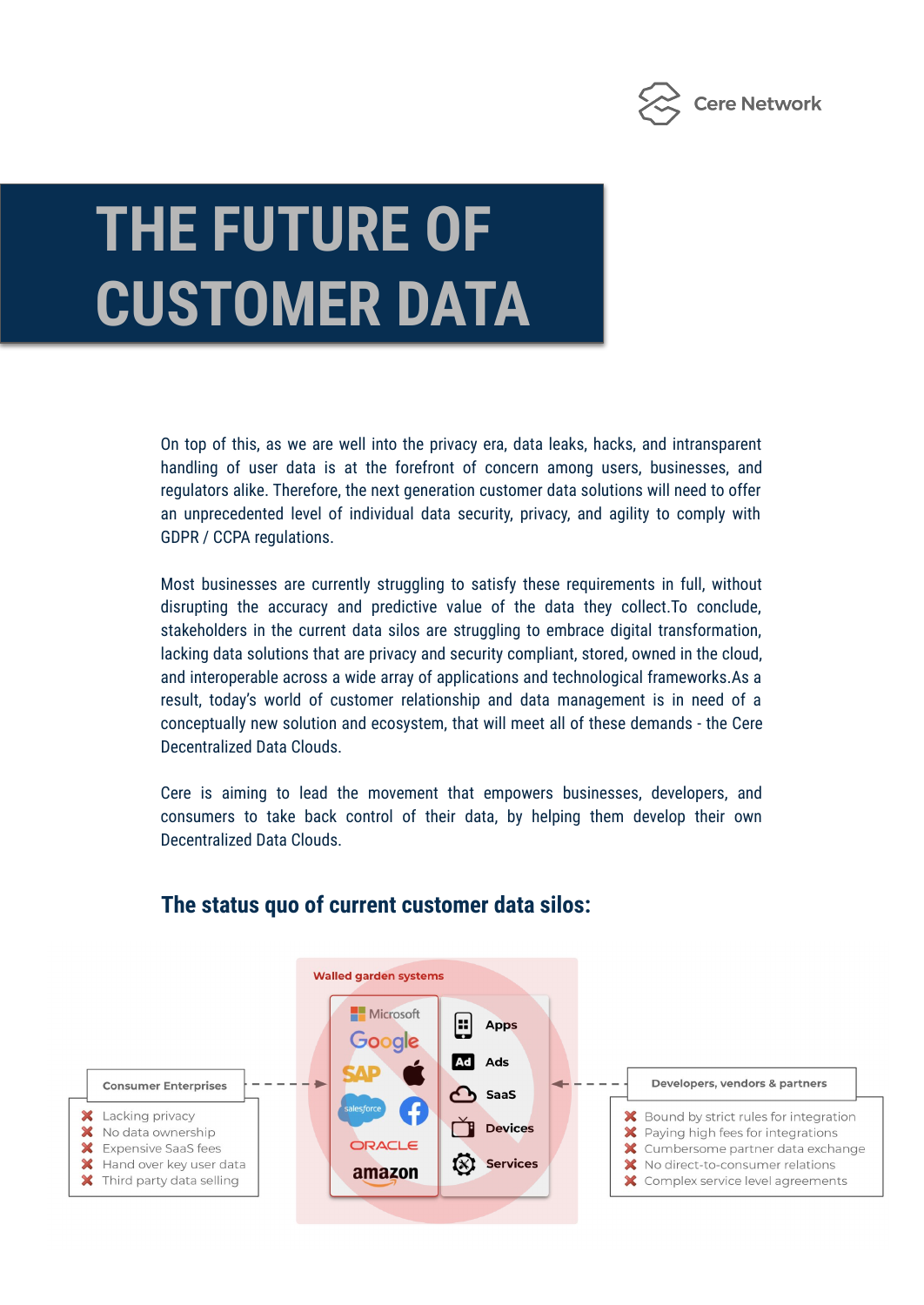

### **BUILD YOUR OWN DATA CLOUD**

**Cere is a secure first-party customer data solution built around privacy, security, and interoperability from the ground up. Cere's solutions allow businesses to create and grow their own data Decentralized Data Clouds, rather than hand the data and money over to third-party customer data platforms.** 

Cere Network is the first Decentralized Data Cloud that allows stakeholders to **own their data with 100% control over who can use it and for what purpose** in any particular context.

Businesses are currently paying expensive SaaS contracts and handing their data to tech giants such as Salesforce, Microsoft, SAP, to provide them with data management solutions.

By doing so, they are elevating these siloed data platforms into even stronger positions of power, who in turn 'reward' them with additional fees to access apps and solutions that are built on top of their platforms.

With Cere, businesses large and small can have their own Decentralized Data Clouds, supplanting inadequate and expensive enterprise solutions with their own "NikeForce", "ExpediaForce" or "[InsertYourBrand]Force".

Cere's solutions are easily tailored to conform to the context, organizational configuration, business workflows, and market landscape that are unique for each company.In addition to this, Cere blockchain-based identity and encryption services protect the app and user data through private keys and thus retain true ownership.

**This is markedly different from what tech giants, acting as the middlemen for data, offer today.**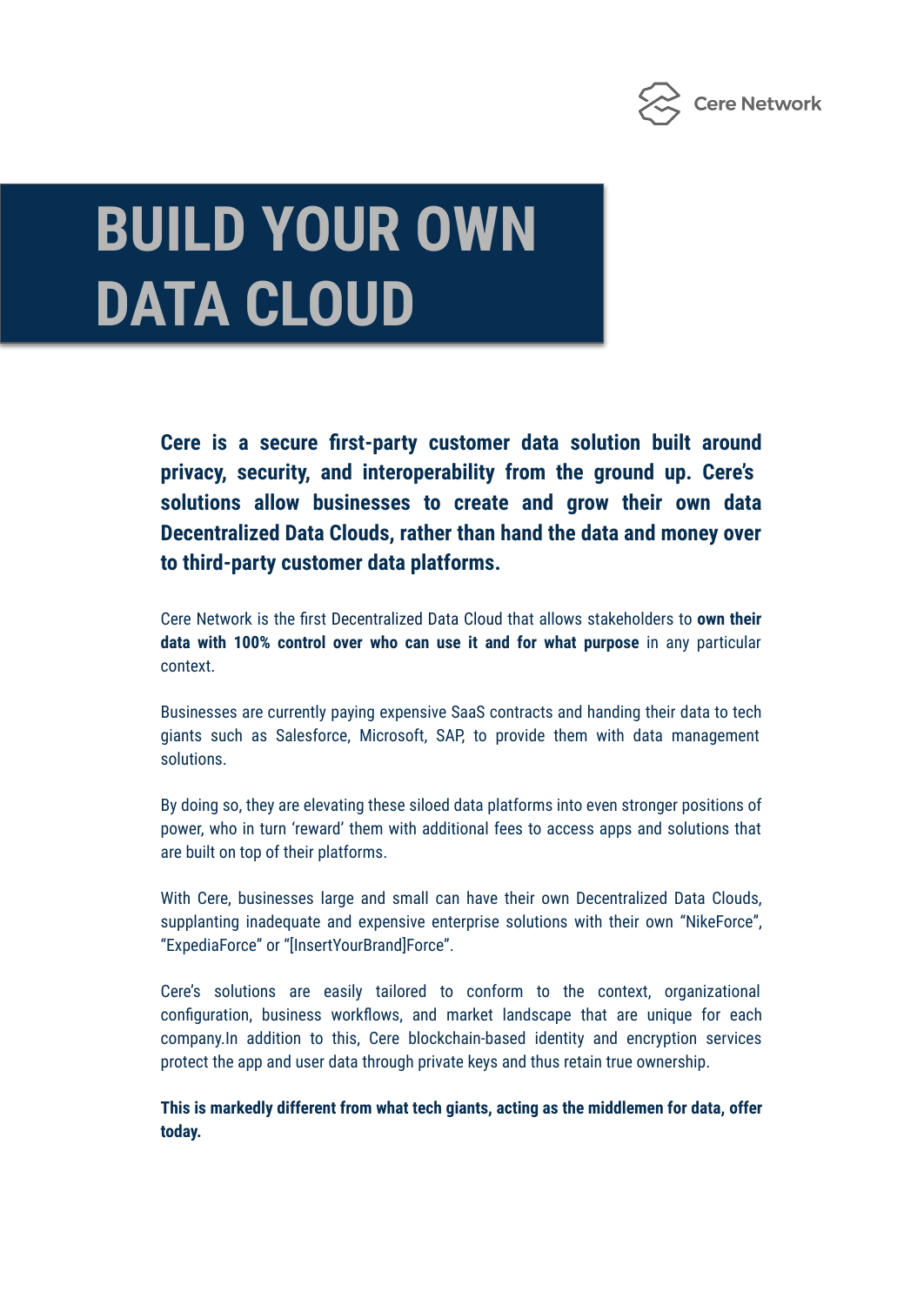

### **BUILD YOUR OWN DATA CLOUD**

Businesses should not be compelled to hand over their data, only to wonder and worry what the likes of Facebook and Google will use it for, or how they can make them "unsee" this data.

On top of Cere's Decentralized Data Cloud, that can pull in data from relevant stakeholders in a network, businesses can build tools and services at lower cost, with faster and easier data access, to help them better understand and serve their customers.

#### **The new realm of decentralized data clouds:**

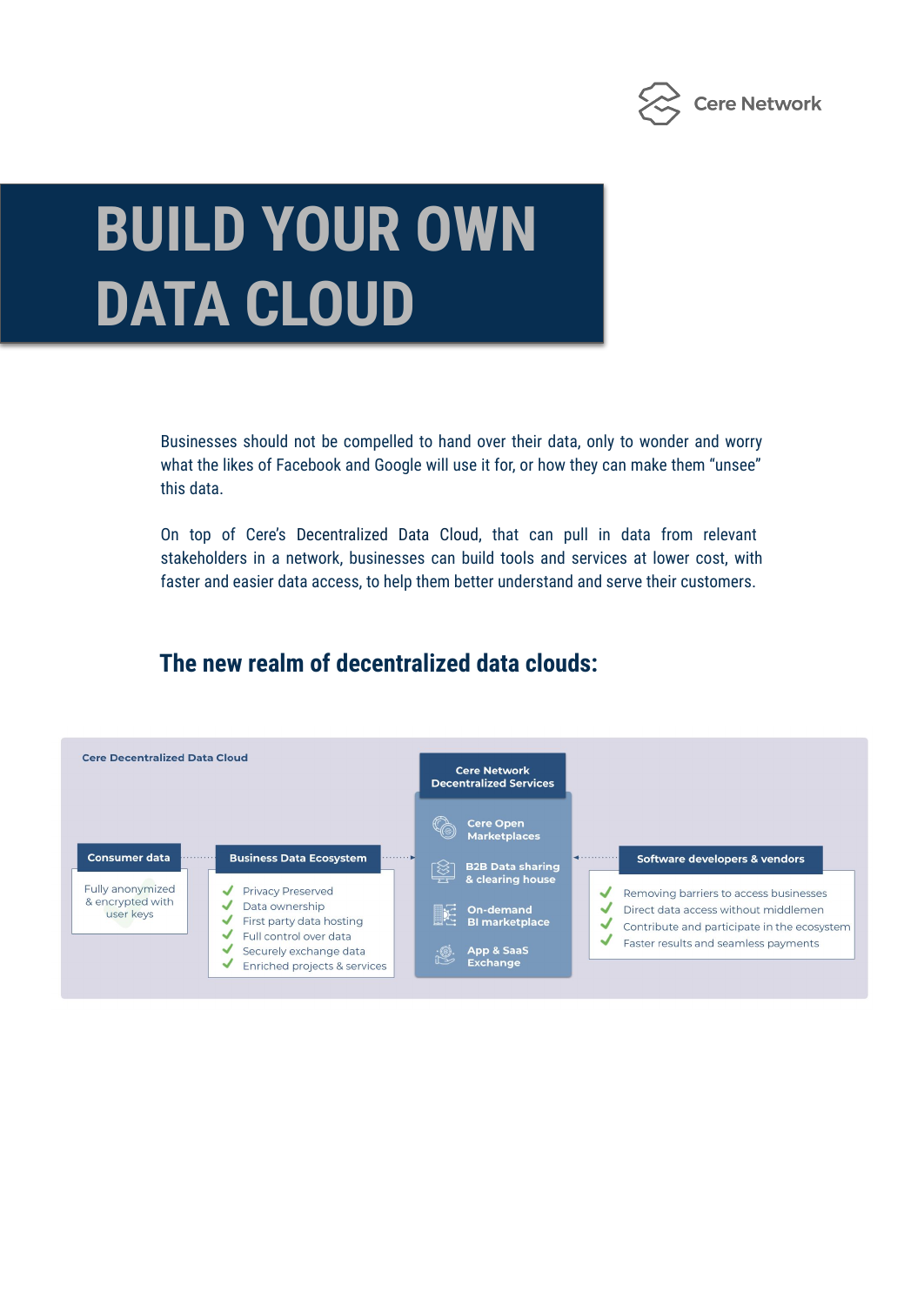

### **LEVELING THE PLAYING FIELD**

Cere Network is leveling the playing field in customer data management by empowering businesses and stakeholders in the data economy to own their data and collaborate directly with each other, thereby cutting out the big tech middlemen who have disproportionate economic leverage by way of data oligopolies.

Billions of people around the world are using millions of apps and sites every day to aid them in and beyond the workplace, to find and purchase products and services, or to consume news and entertainment content.

Yet, none of these apps can work directly with each other. They have to pay a huge ransom to the data middlemen in order to target and have insight into each others' users.

The cost of acquiring, retaining, and converting users to paying customers varies across markets and industries, but on average, businesses in 2018 have had to dish out up to US\$ 4 just to get a user with verified app store purchases to install an app, and up to US\$ 112 to get them to the point of making an in-app purchase.

The dog-eat-dog competition in almost vertical, along with the scarcity of acquisition platforms and marketplaces for mobile apps, today controlled by a handful of big tech companies, will only drive this cost for businesses up.

What is more, the digital footprint users leave behind in an application is a treasure trove of data that businesses strive to gather, process, and analyze to the fullest extent possible, in order to better understand the needs of their users, customers, and target audiences.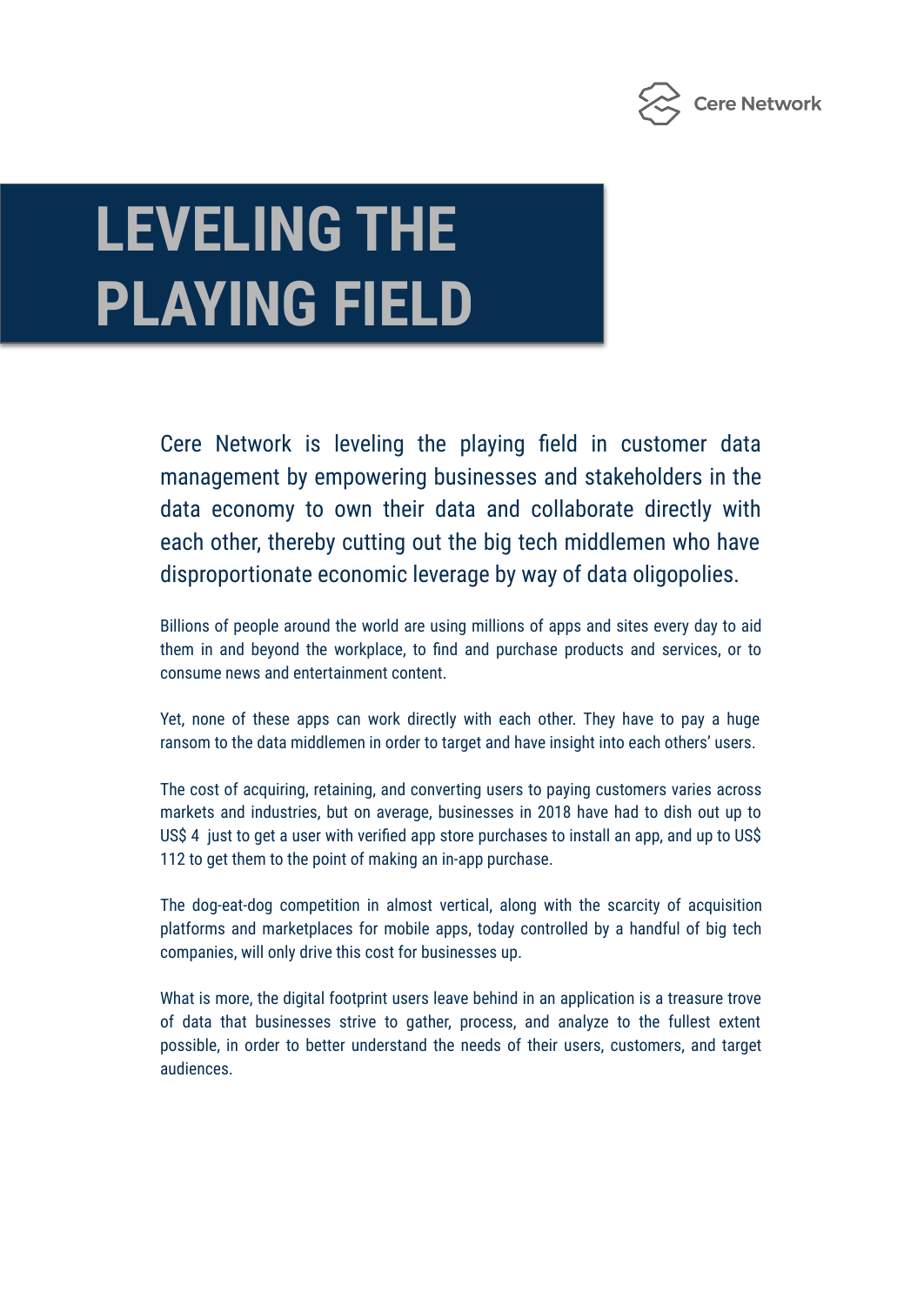

## **LEVELING THE PLAYING FIELD**

#### New Goals

However, it is the likes of Google, Apple, and Facebook who own much of this valuable information, accumulating it via their toolkits, applications and platforms, by wedging their foot into the anteroom, the living room, and eventually into every room of a company's digital real estate.

This gives them an incredible amount of power, as they have complete control over the distribution of applications and web content. They use this power to generate billions of dollars every month through a walled-garden and pay-to-play approach, leveraging the data that businesses hand over to them, only to sell back access and services they have built on top of this data.

The tech giants set the rules and control the experience of user search, discovery, and recommendations on their platforms, and decide who to promote and at what price. With this kind of leverage, they are in a comfortable position to pursue a strategy of maximizing revenue, often at the expense of providing the best experience and service to end users.

Cere Network wants to lead the movement of empowering businesses to directly work with each other, without having to pay or succumb to these dominant middlemen.

With millions of applications available for download in app stores, serving billions of users worldwide, Cere is offering an ecosystem in which businesses and developers can collaborate to make the most of what they already have - their users and their customer data.

Instead of paying the likes of Facebook or Google to target a person who uses a popular Fintech app, such as Robinhood, a bank, such as JP Morgan can directly pay Robinhood to access and engage such a user in a much more personalized way that capitalize on existing user behavior data which Robinhood is ok with sharing.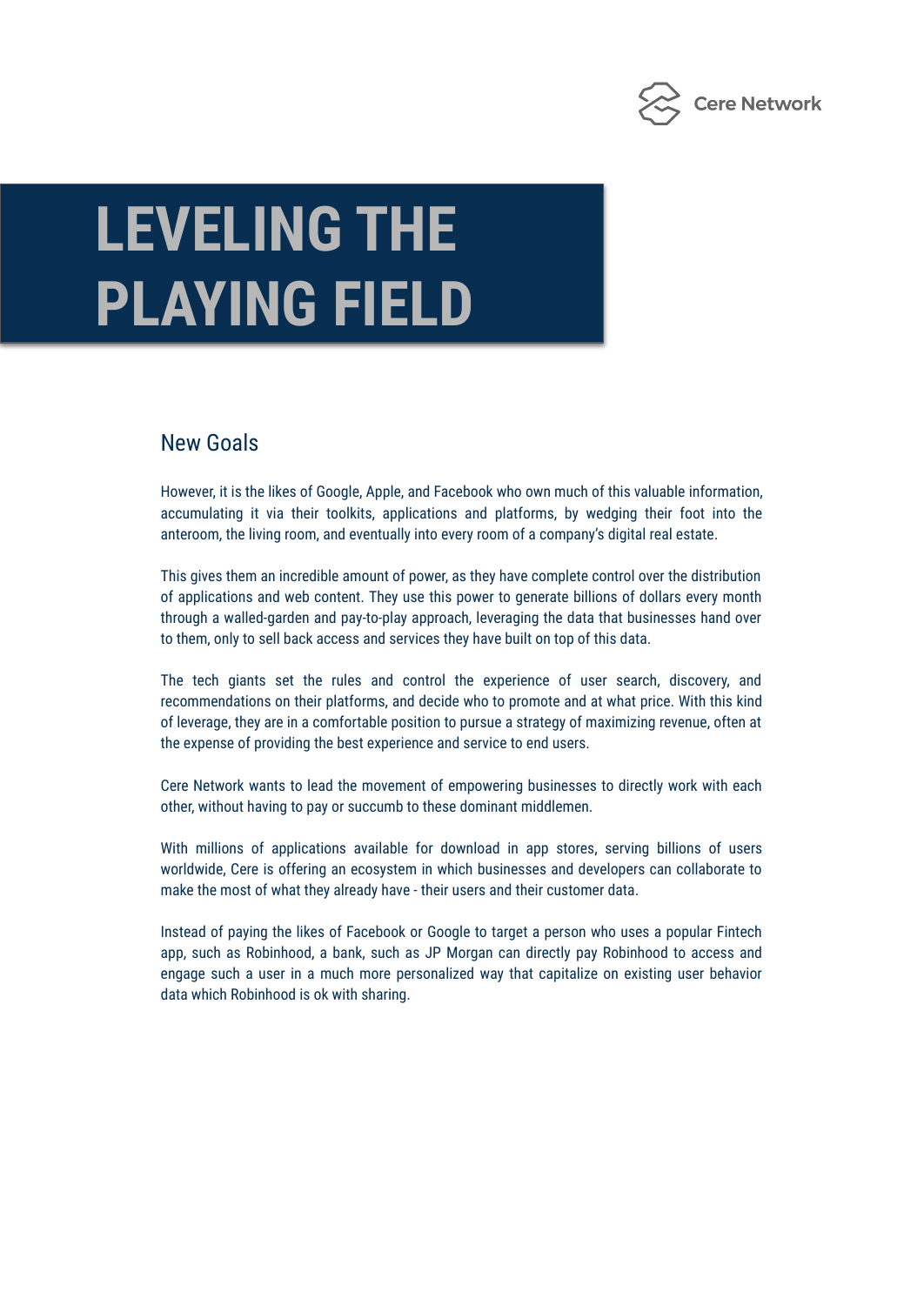

### **LEVELING THE PLAYING FIELD**

Currently, there isn't a trustless framework that can allow secure and real-time sharing of user data between two partners, while maintaining compliance in terms of privacy, transparency, and accountability.

Sticking with the example above, imagine if JPMorgan could directly engage a Robinhood user seamlessly with highly personalized product offerings, due to the fact that the customer journey of this user has been shared by Robinhood in a secure and privacy-preserving way in real-time.

Not only will this cut out the middlemen and keep the money between the two businesses, but it will also dramatically increase the chance that the offer will match the user's needs and meet or exceed their expectations, creating the feeling of delight that every brand is after when serving their customers and communicating their value proposition to the market.

This will happen because of the much higher degree of targeting and customization that is fully controlled by both parties, unlike what is possible with campaigns and experiences built around solutions developed by the likes of Facebook and Google.

One just has to take a quick look at the distribution and revenue charts for app stores, to see that they are very top heavy. Most of the money is made by the top apps, while 90%+ of app developers struggle to make money.

Cere Network is out to level the app distribution and monetization playing field, by creating opportunities for businesses to directly share data with each other and bypass the data middlemen, by using Cere's data ecosystem and token.

Cere will provide ways for businesses and developers to rent out their customer data to other apps, providing specific usage insights such as the activities or consumption of content - articles titles read, video categories watched, songs listened to, products purchased - to facilitate a better understanding of the consumer in an omnichannel perspective across apps.

This gives the power that only the likes of Facebook, Google, and Apple have at the moment - back to the developers and app publishers.

As a result, businesses will be able to acquire, retain, and delight users with personalized experiences and tailored offers at a fraction of the marketing budget they are coerced into spending, and keep a lion's share of the money spent by users in their applications, that would otherwise be surrendered to the intermediary app stores and martech platforms.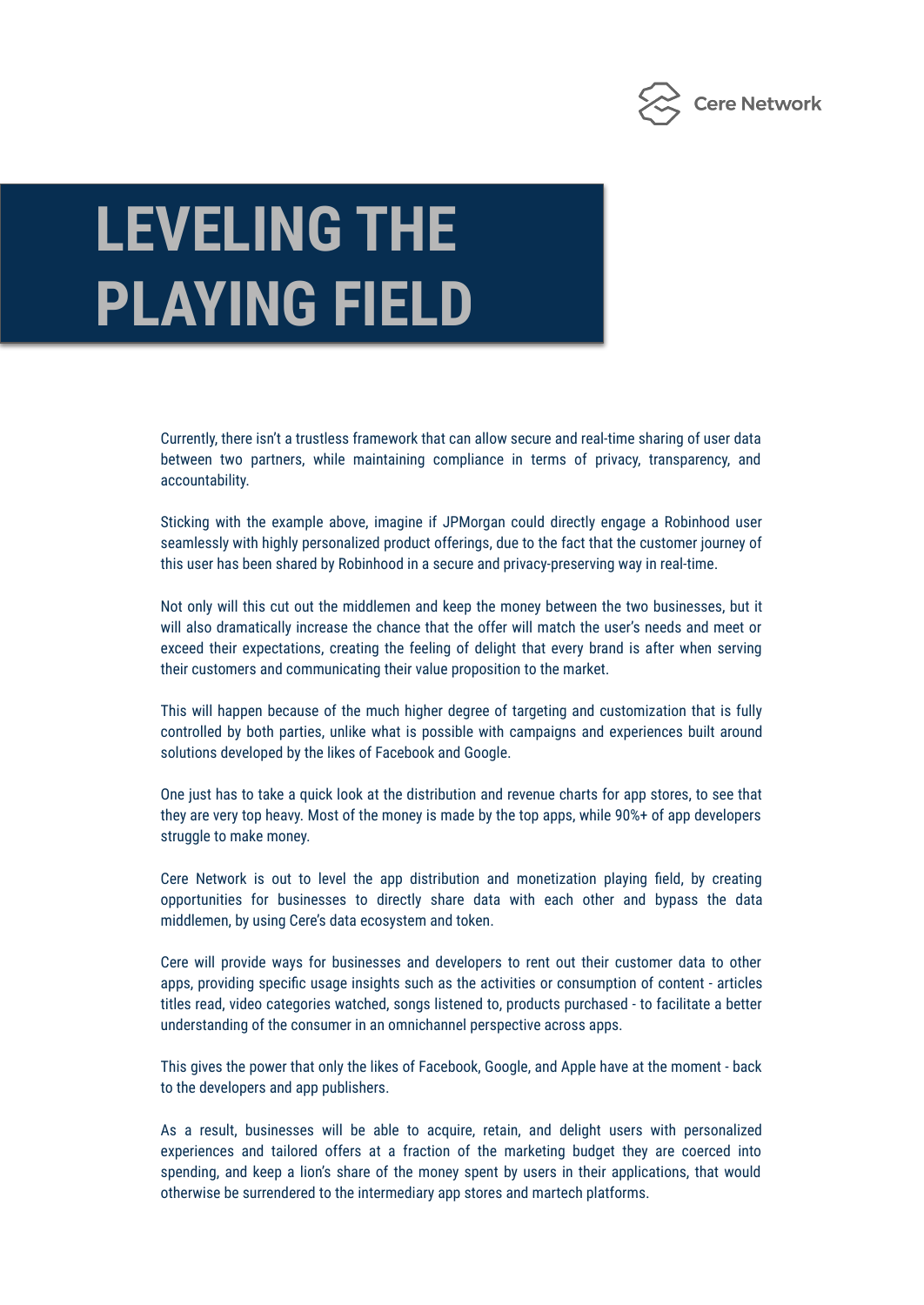

# **THE PATH TO ADOPTION AND SCALE**

Cere Network believes that the path to the first 100 million blockchain users is through fast-tracked enterprise adoption, specifically in working with brands/businesses who already have millions of loyal users.

Cere will be at the forefront of blockchain adoption by providing fully integrated growth tech solutions, similar to the SaaS platforms that businesses are already using, deployed to bring immediate efficiency improvements and cost savings to core business units, while vastly improving consumer data privacy and security, and leveling the economy playing field by cutting out big tech data middlemen.

Blockchain as a service or infrastructure has yet to become a technology stack and framework that is easy to understand and integrate into real world use cases. At present, companies find it hard to recognize clear-cut benefits of rebuilding their business model in a decentralized ecosystem as "the new game", or calculate the risk and returns on investment into a technology stack that will facilitate this transition. However, on the business side of things, there are several realities about today's context that are driving this inevitable change:

- 1. Cross-business interactions are becoming increasingly complex and diverse, requiring a decentralized business model that will remove bottlenecks in communications, transactions and value distribution;
- 2. Decentralization has an increasing role and appeal in decision making among stakeholders in business systems in which the long tail of the stakeholder matrix (employees, consumers, supply chain partners) are demanding a greater impact in decision making and reduced cost of doing business; and
- 3. A lack of sufficiently proven decentralized organizational and business models, professional resources, and technological solutions prevent current IT systems from simultaneously providing scalability, trust, and security, also known as the Scalability Trilemma.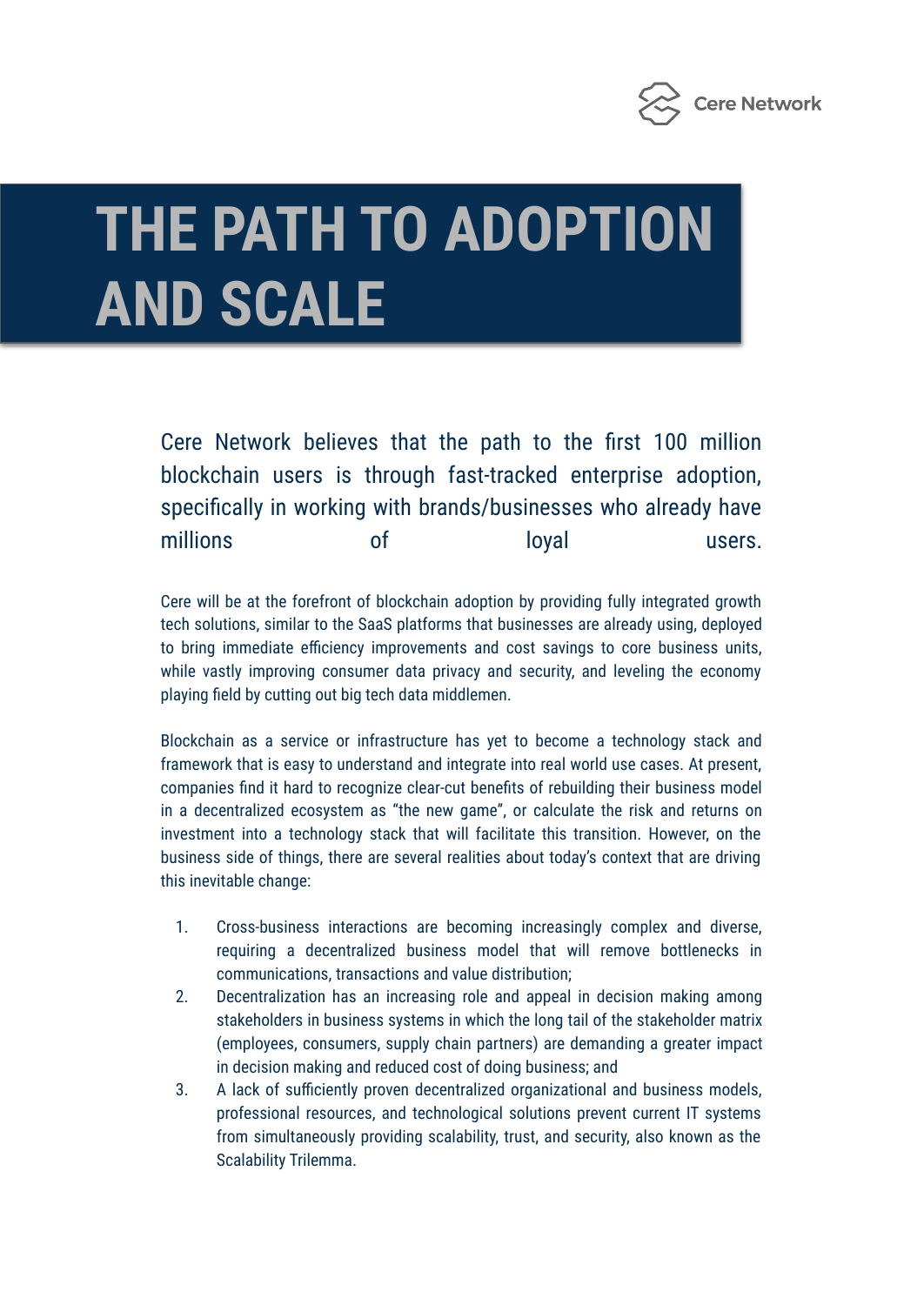

# **THE PATH TO ADOPTION AND SCALE**

On the end-user side, the current app marketplace centered around app stores, has matured to the point that users are accustomed to smooth onboarding, app performance and seamless transactions.

Decentralized applications (DApps), on the other hand, are still in their infancy, with performance severely impaired by the limits of the current technology to accommodate a high throughput of data and transactions.

Furthermore, to engage with a DApp, a user would need to already own some cryptocurrency, and to own cryptocurrency, the user must feel confident in the security, usability, and storage of their tokens, as well as the stability of their value.

However, three main concerns among users continue to build up the market pressure that is driving innovation towards a Decentralized Data Cloud:

- 1. End-users are increasingly disgruntled with how data containing their personal information and behavioral patterns is handled and used by the data middlemen, with little to no transparency in relation to who has access to it and for what purpose it is used:
- 2. User experiences that are laced with disruptive promotional messaging and an economic logic that prioritizes value for the app stores and walled-garden data services providers, over businesses and end-users;
- 3. The high cost of in-app utility that end-users end up paying, as a result of the high profit margins collected by app store and data service providers.

**Cere Network has undertaken to solve the problem of adoption and scaling by creating an Decentralized Data Cloud that takes the best of both worlds.**